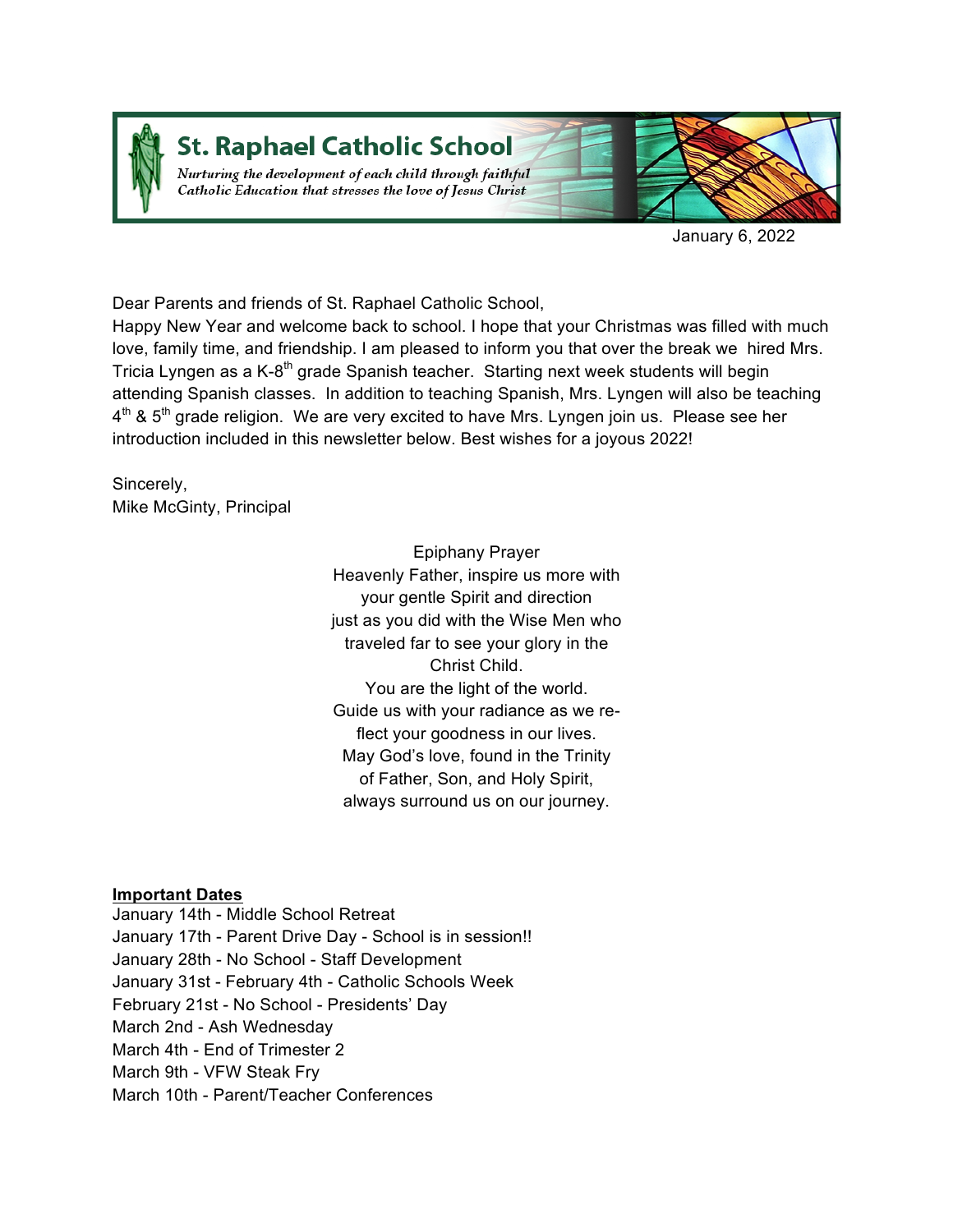March 11th - No School - Staff Development March 21st-25th - No School - Spring Break

## **COVID Update from Mr. Finne, COVID Response Coordinator**

WIth the uptick in cases around the country and the metro area, we felt it prudent to give you an update about COVID in our school. Over the Christmas break we had some students and staff test positive for COVID. All of those students and staff stayed in quarantine and did not come to school. There have been no cases of exposure in our school upon our return from break. We will continue to be vigilant and look for any signs or symptoms of COVID in our community. Parents, please continue to keep your children home if they appear sick, and have them tested. If you need help with securing a test, please contact Mr. Finne or Mrs. Teixeira, or refer to the testing information below. If there were a positive case in a classroom, rest assured we will contact the families to let them know of a possible exposure. As always, if you wish to send your students to school with a mask, your wishes will be honored.

As a reminder if you do need to report a positive case of COVID, please contact Mr. Finne, our Associate Principal/COVID Response Coordinator as soon as possible by phone or email. Mr. Finne's contact info is jason.finne@srsmn.org and his cell phone number is 651-488-6064. Should your child need a COVID test, one free option is at the Starlite Center in Brooklyn Park. They offer both the saliva and nasal swab tests, with no appointment required. Click https://mn.gov/covid19/get-tested/testing-locations/index.jsp for more information.

## **New Spanish and 4th/5th Grade Religion Teacher**

Tricia Lyngen is our new 4th and 5th grade Religion teacher and K-8 Spanish Teacher. We are thrilled to welcome her to St. Raphael Catholic School. She was previously a Theology Teacher at DeLaSalle High School in Minneapolis.

*"Hello! I am Tricia Lyngen, and I am an alumna of the College of St. Benedict where I ran track and cross country and studied Communication, Spanish, and English. I then went to the Saint John's School of Theology where I obtained an MA in Theology majoring in Spirituality and minoring in Systematics. I have another MA in Education from St. Mary's University. I have a graduate certificate in English as a Second Language, and I completed my Advanced Pastoral Spanish certificate from the Archdiocese of St. Paul and Minneapolis with an immersion experience in San Cristóbal de las Casas in Chiapas, Mexico.*

*I am excited to teach your children! I feel so welcomed and at home at St. Raphael's. I am a Benedictine Oblate through Saint Benedict's Monastery in St. Joseph. I am also a Spiritual Director who was trained at the Spirituality Center at Saint Benedict's.*

*I am married to C.J. Lyngen, and we have two College of Saint Benedict Bennie daughters, Leah CSB 2023, and Lucy CSB 2024. In my spare time I enjoy running, cooking, gardening, watching sports, reading, praying, and hiking."* **2022-2023 Enrollment**